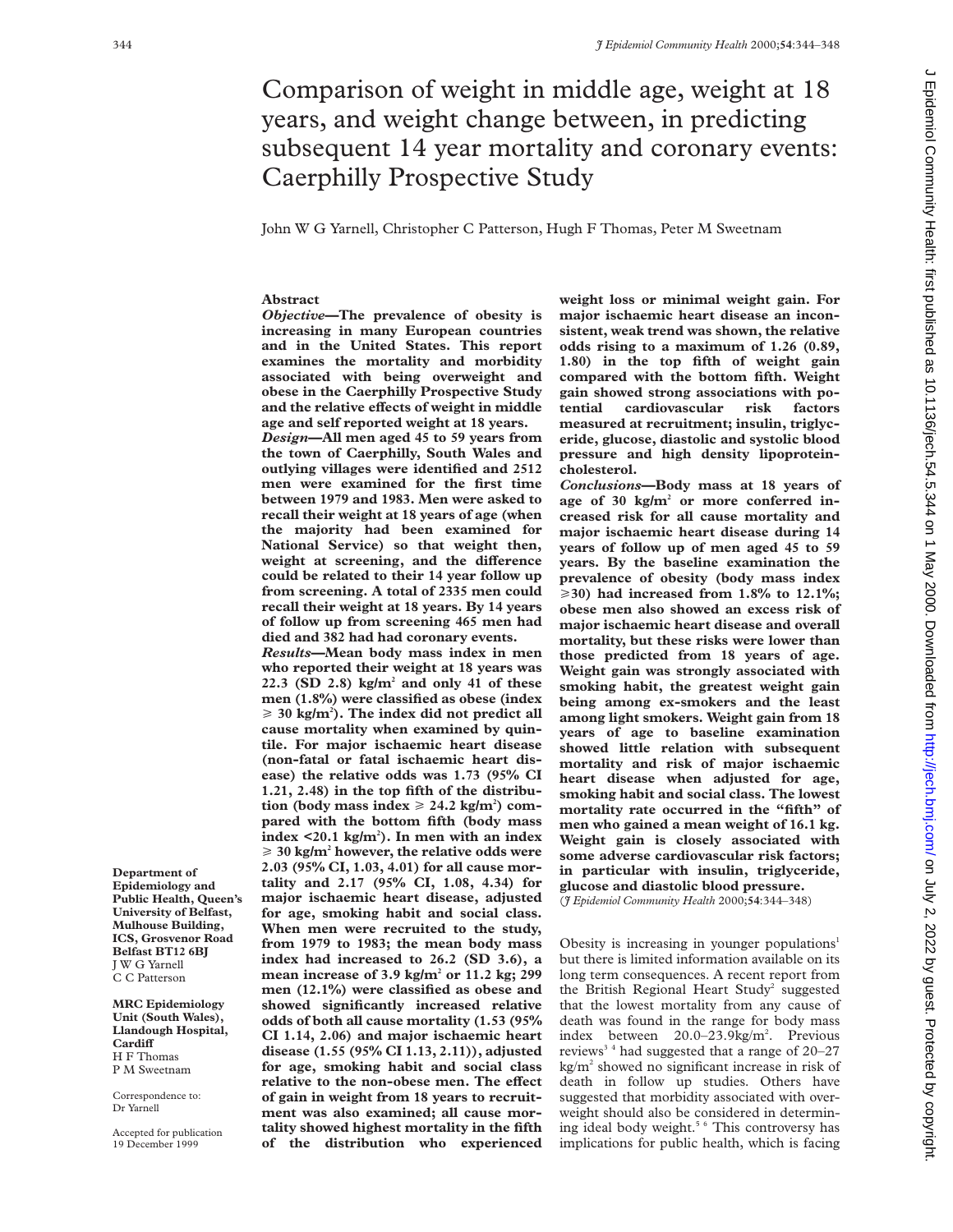

*Figure 1 Distributions of body mass index at 18 years of age and at study entry (aged 45 to 59 years).*

rising trends in the prevalence of obesity,<sup>7</sup> and it has been proposed that the general population should be the target of campaigns to reduce the prevalence of overweight and obesity. $2^8$ 

In this report we examine the influence of both body weight self reported at 18 years of age, and of weight gain by middle age (45 to 59 years) on subsequent mortality or major coronary events (fatal or non-fatal myocardial infarction) during almost 14 years of follow up. We also examine the association between weight gain from 18 years of age and cardiovascular risk factors in middle age (45 to 59 years).

## **Methods**

A population sample of men aged 45 to 59 years was recruited from a defined geographical area centred on Caerphilly, South Wales between 1979 and 1983. Men were asked to complete a questionnaire that included self reported weight (in stones and pounds) at 18 years of age; 2512 men were examined, 89% of those eligible for inclusion by age and known to be resident within the area. Survey methods have been described previously.<sup>9</sup> Briefly, symptoms suggestive of myocardial infarction and angina were elicited using the London School of Hygiene Chest Pain questionnaire. Height was measured to the nearest millimetre and weight to the nearest decigram using single standardised instruments—a Holtain stadiometer and a beam balance, respectively. Blood pressure was recorded using a Hawksley random zero sphygmomanometer by a single medical observer and a 12-lead ECG was recorded and Minnesota-coded by two experienced readers.

Men were asked to return to an early morning clinic after an overnight fast when a venous blood sample was taken using minimal venous stasis.

## LABORATORY METHODS

Full details of all laboratory methods used for determination of fasting insulin, glucose and lipid parameters have been reported in detail elsewhere.<sup>10</sup>

FOLLOW UP EXAMINATIONS

The results reported in this paper refer to the third follow up. This was at a nearly constant interval of almost 14 years (165 months (SD 6)).

At each follow up the Chest Pain Questionnaire was administered, and an electrocardiograph recorded. Details about hospitalisation for severe chest pain were also reported. These, together with Hospital Activity Analysis notifications of admissions coded as 410–414 ischaemic heart disease in the 9th revision of the International Classification of Diseases were used as the basis for a search of hospital notes for events that satisfied the World Health Organisation criteria for definite acute myocardial infarction.<sup>9</sup> For men who had died before the end of follow up, a copy of the death certificate was automatically received from the NHS Central Registers for England and Wales at Southport. From this information, three categories of incident coronary events were defined: coronary death, clinical non-fatal myocardial infarction and electrocardiographic myocardial infarction as previously described.<sup>9</sup> A major coronary event was defined as one or more of the three possible outcomes described above.

# STATISTICAL METHODS

Logistic regression analysis was used to compare the all cause mortality and ischaemic heart disease incidence during follow up in subgroups defined by body mass index, while adjusting for possible confounding variables.

Cardiovascular risk factors were compared in groups defined by quintiles of change in body mass index using one way analysis of variance. Tests for linear trend and departures from linear trend are reported. Changes in risk factor levels associated with each fifth increase in the index were rendered more comparable by expressing the coefficient for linear trend in terms of the standard deviation for each risk factor.

#### **Results**

A total of 2512 men were examined between 1979 and 1983; body mass index at recruitment was available for 2470 men. Approximately 7% of men could not recall their weight at 18 years (when the majority had been examined for National Service). Therefore self reported weight at 18 years was available for 2335 men, but often this was rounded to the nearest half stone. This was converted to kilograms. Quetelet's index was used as the standard measure of body mass (weight/height $^2$  in  $kg/m<sup>2</sup>$ ).

Figure 1 shows the distribution of body mass index at 18 years. The mean value was 22.3  $kg/m^{2}$  (SD 2.8). Only 41 (1.8%) men reported their weight as sufficient to be categorised as obese with an index of 30 or more kg/m<sup>2</sup>. Figure 1 also shows the distribution of body mass index at recruitment with a mean value of 26.2  $kg/m<sup>2</sup>$  (SD 3.6). This indicates an average increase in body mass of 3.9 units between the age of 18 years and recruitment (aged 45 to 59 years) an average weight gain of 11.2 kg (SD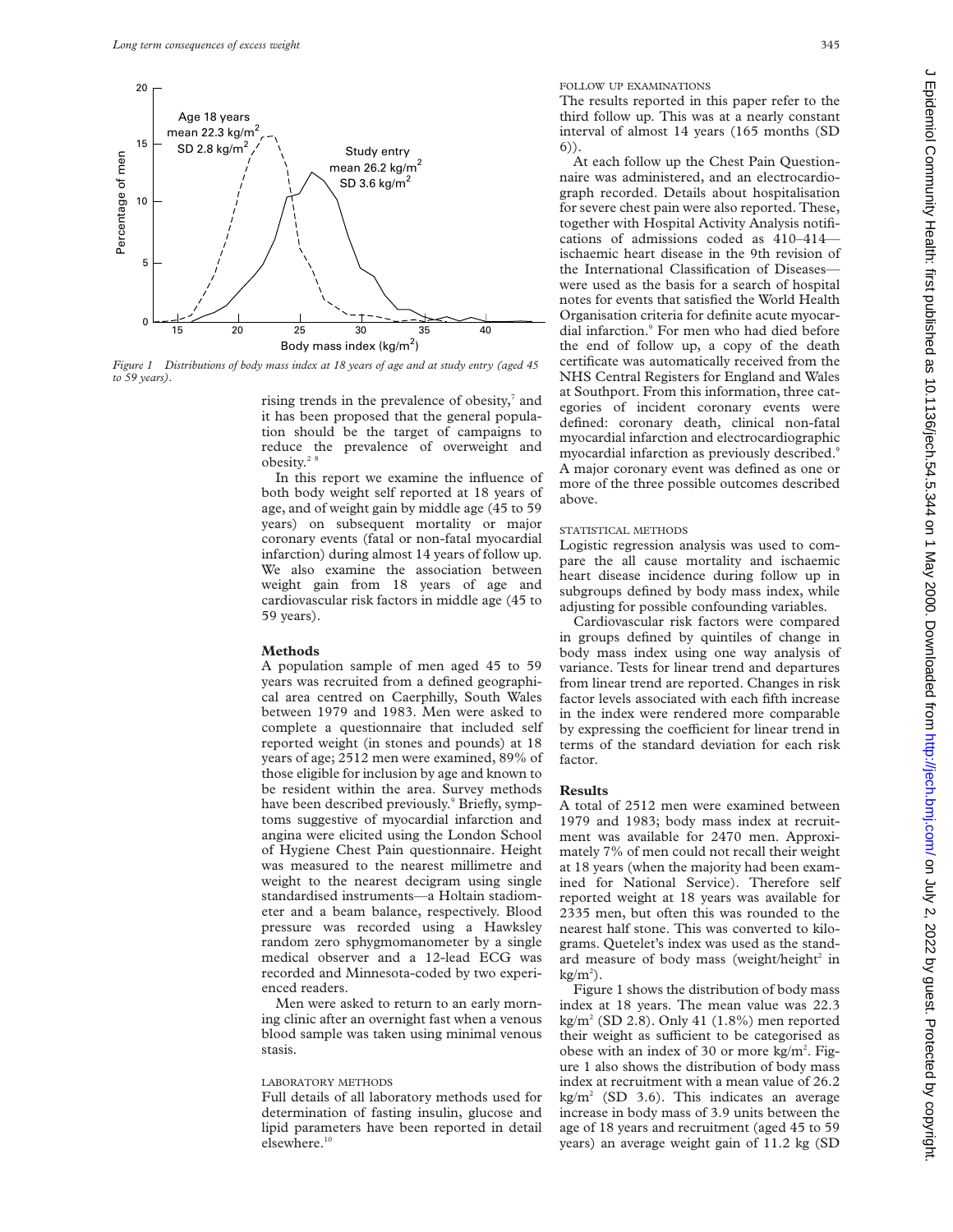

*Figure 2 Distribution of change in body mass index in men from 18 years of age to study entry (aged 45 to 59 years).*

11.2) but with a wide variation between men in the amount of weight gained. The Pearson correlation coefficient between weight at 18 years and recruitment was 0.48. Figure 2 shows the distribution of the body mass change between the age of 18 years and recruitment. In all but 310 men (13.3%) there is a gain in weight.

At 14 years 465 of the 2335 men with weight reported at 18 years had died and 382 had experienced a major coronary event (either fatal or non-fatal). Body mass index at 18 years of age did not significantly predict long term all cause mortality when examined by fifths of the distribution but the relative odds for incident ischaemic heart disease in the top fifth was 1.73 (1.21, 2.48) in comparison with the lowest fifth. This odds ratio is adjusted for age, smoking habit and social class; the last variable was included as two thirds of men were working or had been employed in heavy manual labour (table 1).

In Table 2 the small group classified as obese with a body mass index of 30 or more units at 18 years of age has been compared with the remainder of the population. The risk of subsequent mortality or of a coronary event was increased and statistically significant.

# KEY POINTS

- Men who reported relative weight in the upper fifth of the distribution at 18 years of age experienced a 73% increase in the odds or risk of subsequent coronary disease from middle age (45 to 59 years) compared with men in the lowest fifth of the distribution, but a non-significant increase in death from any cause by 14 years of follow up.
- The very small group of men who were clinically obese at 18 years of age experienced double the risk of death from any cause or of subsequent coronary disease from middle age to 14 years of follow up.
- Weight gain by middle age showed no clear relation with risk of subsequent coronary disease and the lowest mortality from any cause was found in men who had gained 16.1 kg on average.
- x Weight gain in men from youth to middle age is usual; substantial increases in weight are not associated with significantly increased mortality by 59 to 73 years of age in our cohort but are associated with increases in cardiovascular risk factors in middle age.

At recruitment 12.1% of this study population was obese. Among these men mortality was significantly increased by 1.53 (95% CI 1.14, 2.06) and risk of major ischaemic heart disease increased by 1.55 (95% CI 1.13, 2.11).

The overall relation between weight at 18 years and at entry was weak  $(r = 0.34)$ .

Table 3 shows the association between weight change from the age of 18 years to recruitment and subsequent mortality or incident ischaemic heart disease. The all cause mortality data show the highest mortality in those with minimal weight gain or weight loss. The relation between weight gain and mortality is curvilinear; the lowest mortality is experienced by the fifth of men gaining 16.1 kg on average. No clear pattern is evident for incident ischaemic heart disease.

*Table 1 Risk of death or a coronary event in the 14 years after screening examination in fifths of the distribution of body mass index at 18 years of age*

| Body mass index<br>fifths ( $kg/m^2$ ) | Number<br>of men | Number of deaths<br>(%)      | Relative odds of death<br>$(95\% \text{ CI})$ *          | Number of coronary<br>events $(\%)$ | Relative odds of coronary event<br>$(95\% \text{ CI})$ *  |
|----------------------------------------|------------------|------------------------------|----------------------------------------------------------|-------------------------------------|-----------------------------------------------------------|
| $20.1$                                 | 467              | 88 (19%)                     | 1.00                                                     | 60(13%)                             | 1.00                                                      |
| 20.1 to 21.5                           | 467              | 84 (18%)                     | 0.94(0.67, 1.32)                                         | 78 (17%)                            | 1.41(0.97, 2.04)                                          |
| 21.6 to 22.7                           | 467              | 83 (18%)                     | 0.89(0.63, 1.25)                                         | 66 (14%)                            | 1.12(0.76, 1.63)                                          |
| 22.8 to 24.1                           | 467              | $96(21\%)$                   | 1.03(0.74, 1.45)                                         | 83 (18%)                            | 1.43(0.99, 2.06)                                          |
| $\geq 24.2 -$                          | 467              | 114(24%)<br>Likelihood ratio | 1.29(0.93, 1.79)<br>$\gamma^2 = 5.91$ ; df = 4; p = 0.21 | $95(20\%)$<br>Likelihood ratio      | 1.73(1.21, 2.48)<br>$\gamma^2 = 11.47$ ; df = 4; p = 0.02 |

\*Relative odds adjusted for age, smoking habit and social class.

*Table 2 Risk of death or a coronary event in the 14 years after screening examination in obese and non-obese men at 18 years of age*

|                                                                                                       |            | Number $(\%)$ of men                        |                                          |  |
|-------------------------------------------------------------------------------------------------------|------------|---------------------------------------------|------------------------------------------|--|
| Body mass index                                                                                       | Total      | Dead                                        | With coronary event                      |  |
| Less than 30<br>30 or more<br>Relative odds adjusted for age, smoking habit and social class (95% CI) | 2294<br>41 | 451 (20%)<br>$14(34\%)$<br>2.03(1.03, 4.01) | 370 (16%)<br>12(29%)<br>2.17(1.08, 4.34) |  |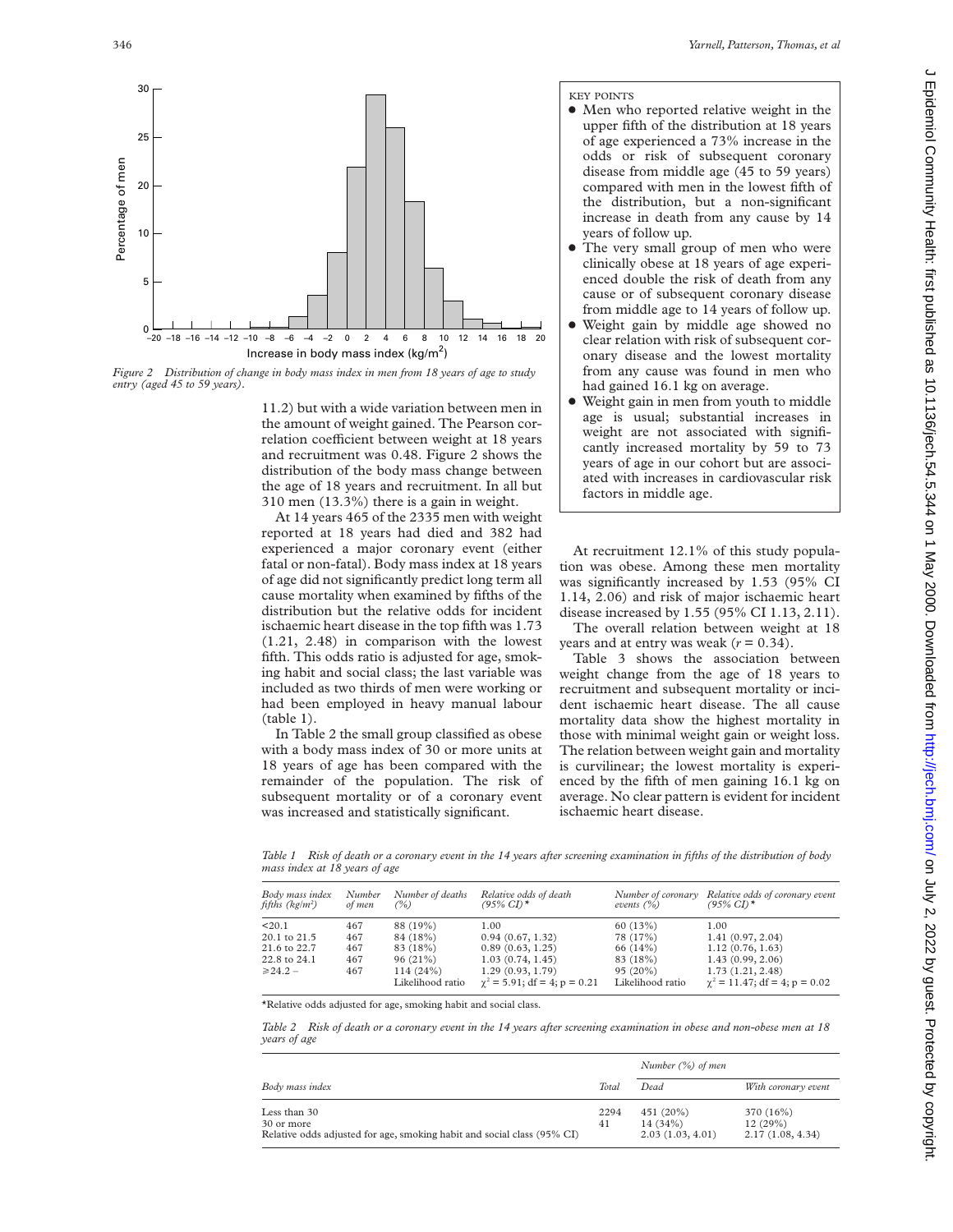*Table 3 Risk of death or a coronary event in the 14 years after screening examination in fifths of distribution of change in body mass index from 18 years to recruitment*

| Fifth of change in body mass<br>index $(kg/m^2)$ | Mean weight change<br>(kg) | Total men | Deaths<br>$n(\%)$ | Relative odds*†∫<br>$(95\% \, CI)$ | Coronary events<br>n(%) | Relative odds $*_\pm$<br>$(95\% \text{ CI})$ |
|--------------------------------------------------|----------------------------|-----------|-------------------|------------------------------------|-------------------------|----------------------------------------------|
| $-10.5$ to $+0.86$                               | $-3.5$                     | 466       | 123(26%)          | 1.00                               | 78 (17%)                | 1.00                                         |
| 0.87 to 2.84                                     | 5.7                        | 467       | 91(19%)           | 0.77(0.56, 1.06)                   | 83 (18%)                | 1.19(0.84, 1.68)                             |
| 2.85 to 4.53                                     | 10.8                       | 467       | 79 (17%)          | 0.71(0.51, 0.98)                   | 73 (16%)                | 1.09 (0.76, 1.56)                            |
| 4.54 to 6.63                                     | 16.1                       | 467       | 68(15%)           | 0.58(0.41, 0.82)                   | 65(14%)                 | 0.96(0.67, 1.39)                             |
| 6.64 to 25.4                                     | 27.0                       | 466       | 103(22%)          | 0.97(0.70, 1.32)                   | 83 (18%)                | 1.26 (0.89, 1.80)                            |

\*Relative odds adjusted for age, smoking habit and social class. †Trend  $\chi^2 = 0.86$ , df = 1, p = 0.35. Heterogeneity  $\chi^2 = 13.5$ , df = 4, p = 0.009. ‡Trend  $\chi^2 = 0.46$ , df = 1, p = 0.50. Heterogeneity  $\chi^2$  = 3.19, df = 4, p = 0.53. §Quadratic term significant.

*Table 4 Mean increase in body mass index and weight gain in men (18 years to recruitment) by smoking category at recruitment*

| Smoking category | Number | Mean increase in body mass<br>index $(kg/m^2)$ (95% CI) | Mean increase in weight<br>$(kg)$ (95% CI) |
|------------------|--------|---------------------------------------------------------|--------------------------------------------|
| Never smoked     | 362    | 4.31(3.95, 4.67)                                        | 12.6(11.5, 13.7)                           |
| Ex-smoker        | 675    | 4.66(4.38, 4.94)                                        | 13.8 (13.0, 14.6)                          |
| Pipe/cigar       | 250    | 4.11(3.66, 4.56)                                        | 12.2(10.8, 13.5)                           |
| Cigarettes daily |        |                                                         |                                            |
| $1 - 14$         | 324    | 2.46(2.04, 2.89)                                        | 7.1(5.9, 8.4)                              |
| $15 - 24$        | 414    | 2.85(2.50, 3.20)                                        | 8.3(7.3, 9.3)                              |
| $25+$            | 297    | 3.69(3.26, 4.12)                                        | 10.9(9.6, 12.1)                            |

Table 4 shows that smoking habit is strongly associated with weight change from 18 years of age to recruitment. Increases in body mass were greatest among ex-smokers and least among light smokers. The heaviest smokers, who experienced the greatest weight gain, were also the youngest age group and moderation in both smoking and calorie intake with advancing age may explain these findings.

Table 5 shows mean values for cardiovascular risk factors by weight gain categorised into fifths. Results are presented that allow for the range of values of each individual risk factor and are in SD units. Insulin and triglyceride (analysed on a logarithmic scale and converted to geometric means) show the largest increments at 0.24 and 0.20 SD units for each fifth increment in body mass index.

# **Discussion**

These data indicate that, for a cohort of men born between 1921 and 1937 and living in South Wales, body mass at 18 years had, for most men, no influence on subsequent mortality between the ages of 59 to 73 years. A significant relation was noted between the very few men classified as obese at 18 years of age with a body mass index of 30 or more units and subsequent incidence of ischaemic heart disease and death from any cause. Obesity among young men was rare before the second world war, only 41 (1.8%) men falling into this category, resulting in very wide confidence intervals for odds ratios in this group. When using the wider classification of overweight at a

body mass index of 25 units or above, no consistent gradient was found in mortality and incidence of ischaemic heart disease. However, when classified by fifths of body mass index at 18 years there was a non-significant 29% increase in the top fifth of the distribution (relative to the bottom fifth  $\geq 24.2$  kg/m<sup>2</sup>). For coronary incidence the gradient was inconsistent but the relative odds were significantly increased by 73% in the top fifth.

It is recognised that this Welsh cohort will not include men who died between the ages of 18 years and recruitment to the study, and the effect of selective prior mortality of the overweight should be considered. We know of no such studies in the UK but in the Netherlands Hoffmans *et al*<sup>11</sup> examined the fate of 18 year olds to the age of 50 years. In the Dutch cohort 0.8% of men had died of coronary disease and 1% from cancer by age 50 years. The mean body mass index of coronary cases and controls was similar (21.0 (SD 2.0) and 20.8 (SD  $1.8 \text{ kg/m}^2$  respectively) in the Dutch study and therefore selective effects are unlikely to have biased the results of the present study.

In our cohort, in common with the majority of other western populations,<sup>12</sup> most men gained weight until middle age. By age at entry into the study the achieved body weight was stable, with a small decline in the oldest age group of men examined. The rounding of weights at 18 years to the nearest half stone may have resulted in some misclassification of body mass index at 18 years and consequently may have slightly diminished our ability to detect associations with mortality and incident ischaemic heart disease to give a positive finding; but it seems unlikely that any spurious association would be generated.

The findings in this population sample of men are in broad agreement with those of the British survey of heights and weights of adults undertaken in 1980.<sup>13</sup> This study found that the Welsh sample of men contained one of the highest proportions of overweight men.

*Table 5 Change in body mass index in men (18 years to recruitment) and mean levels of cardiovascular risk factors at recruitment*

| Fifth of change in body mass index $(kg/m^2)$         | $Insulin^*$<br>(geometric mean)<br>(UU) | Total triglyceride<br>(geometric mean)<br>(mmol/l) | $Glucose*+$<br>(mmol/l) | Diastolic blood<br>pressure<br>(mm Hg) | Systolic blood<br>pressuret<br>(mm Hg) | <b>HDL</b><br>cholesterol<br>(mmol/l) | Total<br>cholesterol+<br>(mmol/l) |
|-------------------------------------------------------|-----------------------------------------|----------------------------------------------------|-------------------------|----------------------------------------|----------------------------------------|---------------------------------------|-----------------------------------|
| $-10.5$ to $+0.86$                                    | 4.02                                    | 1.23                                               | 4.70                    | 85                                     | 135                                    | 1.19                                  | 6.01                              |
| 0.87 to 2.84                                          | 4.74                                    | 1.42                                               | 4.74                    | 87                                     | 141                                    | 1.13                                  | 6.24                              |
| 2.85 to 4.53                                          | 5.80                                    | 1.55                                               | 4.86                    | 89                                     | 141                                    | 1.12                                  | 6.26                              |
| 4.54 to 6.63                                          | 6.43                                    | 1.76                                               | 4.85                    | 89                                     | 142                                    | 1.09                                  | 6.32                              |
| 6.64 to 25.4                                          | 8.55                                    | 1.97                                               | 5.08                    | 93                                     | 145                                    | 1.05                                  | 6.26                              |
| Mean increase per fifth of change in body mass index, |                                         |                                                    |                         |                                        |                                        |                                       |                                   |
| expressed in SD units for each risk factor            | 0.24                                    | 0.20                                               | 0.15                    | 0.14                                   | 0.11                                   | $-0.10$                               | 0.05                              |

All between group comparisons were highly significant ( $p<0.001$  by one way analysis of variance) as were tests for linear trend. \*Diabetics (defined by clinical history or by glucose  $\geq 7.8$  mmol/l) excluded from insulin and glucose analyses. †Evidence of departure from linear trend (p<0.05).